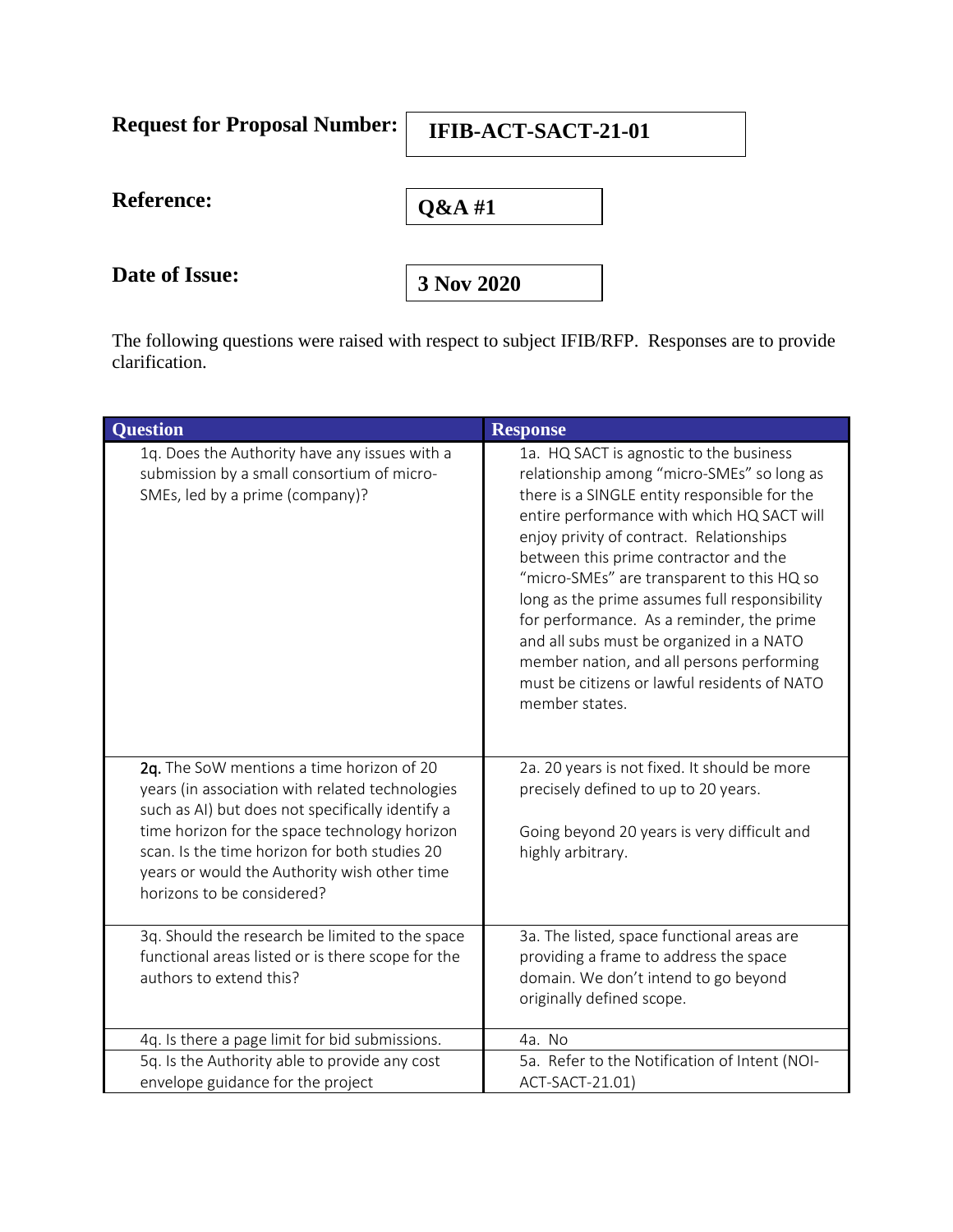| 6q. What is the level of classification of the<br>reports?                                                                                                                                                                                                     | 6a. (Ref Solicitation Package P. 18) All work is<br>unclassified and contractors do not require<br>security clearances. Deliverables will not be<br>classified and, therefore, will not bear any<br>classification markings.                                                                                                                                                                                                                                                                                                                                                                                 |
|----------------------------------------------------------------------------------------------------------------------------------------------------------------------------------------------------------------------------------------------------------------|--------------------------------------------------------------------------------------------------------------------------------------------------------------------------------------------------------------------------------------------------------------------------------------------------------------------------------------------------------------------------------------------------------------------------------------------------------------------------------------------------------------------------------------------------------------------------------------------------------------|
| 7q. Do the researchers have possibilities to<br>access JAPCC and NATO's IS and IMS for further<br>information during the study?                                                                                                                                | 7a. This could be arranged if/when directly<br>would contribute to the expected project<br>outcome.                                                                                                                                                                                                                                                                                                                                                                                                                                                                                                          |
| 8q. Which products are required in the end:<br>Only reports or also briefings (Powerpoint),<br>articles for journals?                                                                                                                                          | 8a. High quality reports written with academic<br>rigours are expected to be primary<br>deliverable.                                                                                                                                                                                                                                                                                                                                                                                                                                                                                                         |
| 9q. Where lies the Intellectual Property and<br>ownership of the study, once completed.                                                                                                                                                                        | 9a. HQ SACT intends to assert ownership and<br>copyright rights regarding the study when<br>completed. Para 33 of the HQ SACT General<br>Terms and Conditions governs.                                                                                                                                                                                                                                                                                                                                                                                                                                       |
| 10q. Can the researchers after delivery of the<br>study use it for wider publication?                                                                                                                                                                          | 10a. HQ SACT would be open to granting<br>licenses to researchers to republish the study<br>in a peer reviewed academic journal, at the<br>researcher's own expense, or to incorporate<br>the study in a larger work to be published in a<br>peer reviewed academic journal, at the<br>researcher's own expense. In such case, HQ<br>SACT requires proper credit be given to this<br>HQ regarding the origins of the study and the<br>reason it was prepared. HQ SACT will also<br>retain approval authority to ensure<br>publication in outlets which reflect HQ SACT's<br>values and strategic priorities. |
| 11q. Does the capabilities/experience<br>mentioned in evaluation criteria list (see<br>below) refer to the Company or exclusively to<br>the experts involved in the study?                                                                                     | 11a. The capabilities/experience identified in<br>the evaluation criteria relate to the company<br>and the proposed team as a whole. The<br>expectation is that there will be a team of<br>experts providing input to the final<br>deliverable.                                                                                                                                                                                                                                                                                                                                                              |
| 12q. In case it refers to experts background<br>only, We intend to put together a "technical<br>proposal" volume with the resume and<br>justification of background experience of the<br>experts involved in the study. Do you expect<br>additional documents? | 12a. See response to 11a. Resumes and<br>justification of background experience of the<br>proposed experts will be an important part of<br>the overall evaluation. HQ SACT does not<br>require further documentation as long as the<br>technical proposal and supporting<br>resumes/information unequivocally<br>demonstrate the proposed team's expertise.                                                                                                                                                                                                                                                  |
| 13a. In order to have the relevant expertise<br>available for this one year study, is it acceptable<br>to aggregate to our team, experts from external<br>entities acting all together under the leadership                                                    | 13a. Refer to 1a above.                                                                                                                                                                                                                                                                                                                                                                                                                                                                                                                                                                                      |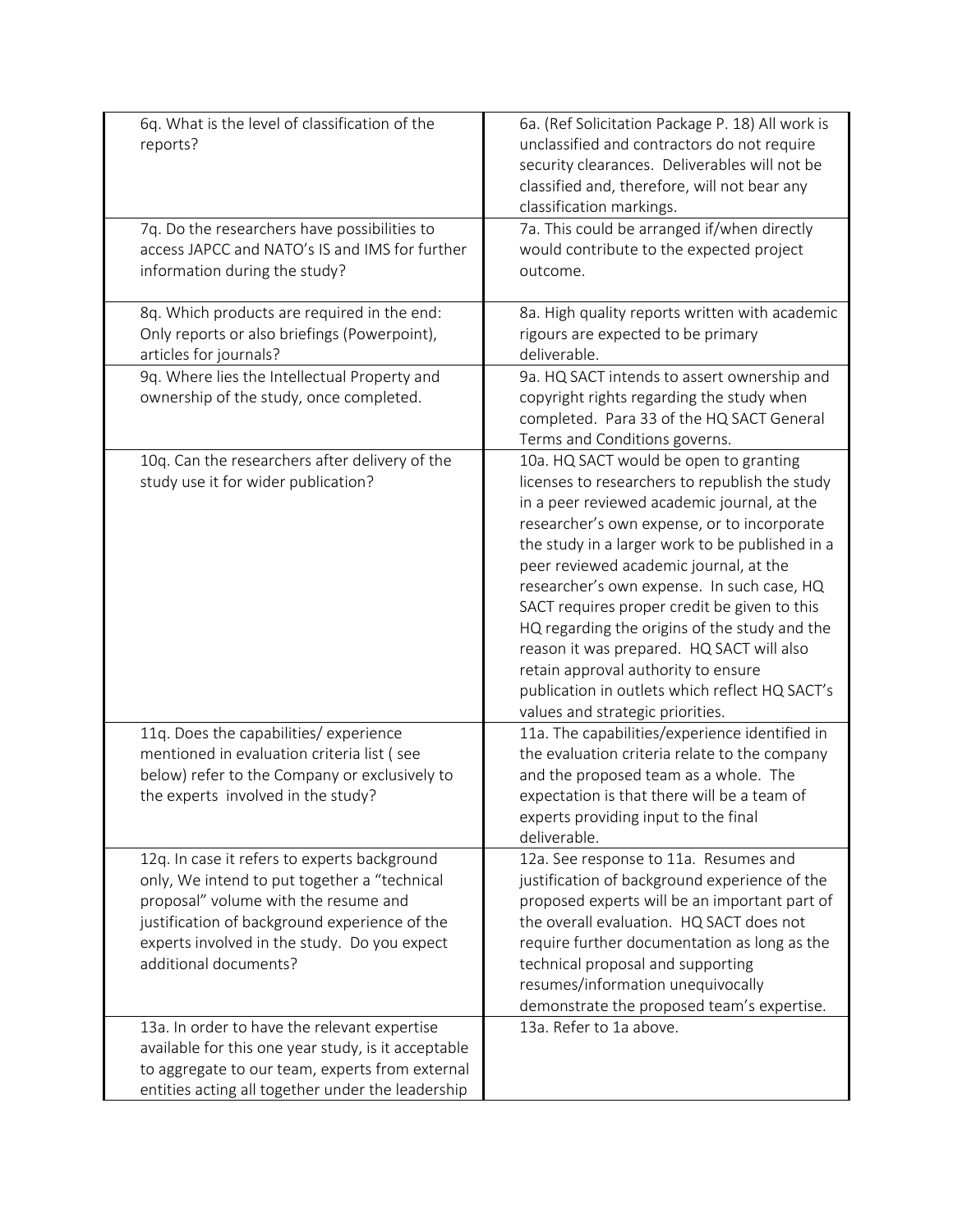| of [company]?                                                                                                                                                                                                                                                                                                                                 |                                                                                                                                                                                                                                                                             |
|-----------------------------------------------------------------------------------------------------------------------------------------------------------------------------------------------------------------------------------------------------------------------------------------------------------------------------------------------|-----------------------------------------------------------------------------------------------------------------------------------------------------------------------------------------------------------------------------------------------------------------------------|
| 14q. For the quotation, do you need to have a<br>price detail or would you be satisfied with a<br>global price?                                                                                                                                                                                                                               | 14a. A global price is acceptable however, you<br>are requested to identify any proposed<br>milestone payments.                                                                                                                                                             |
| 15q. As one of our center of competence in<br>Space activity is based in Germany, we would<br>interested to know if this study has a link with<br>the future NATO Space Ops Center to be located<br>in Ramstein, Germany?                                                                                                                     | 15a. This study will contribute to the Alliance<br>knowledge development and inform NATO<br>capability development processes.                                                                                                                                               |
| 16q. From the IFIB, we have extracted the<br>technologies as best we could. However, is<br>there a more extensive list of what is important<br>and in an order of precedence?                                                                                                                                                                 | 16a. In the horizon scan study there is no<br>additional list and no order of precedence for<br>the technologies. However it is not a<br>comprehensive list. If other technologies are<br>discovered as important during the study it<br>should be considered in the study. |
| 17q. Is there a page limit to our response? We<br>have not noted one, and we have noted page<br>limits in other HQ SACT bids.                                                                                                                                                                                                                 | 17a. No                                                                                                                                                                                                                                                                     |
| 18q. We have noted that partial bids will be<br>accepted. Request if this partiality is for each<br>study, respectively, or will partial bids within<br>each study also be awarded? For example,<br>might HQ SACT award the Horizon Scanning<br>study to multiple bidders an propose a teaming<br>construct?                                  | 18a. Partial bidding is allowed for each study,<br>but not within a single study.                                                                                                                                                                                           |
| 19q. The IFIB states that the awards will be on a<br>best value basis. To what extent or weight is<br>cost evaluated as part of the best value against<br>the other factors listed in the IFIB?                                                                                                                                               | 19a. Technical factors / pricing factors rated<br>the following: Technical/Price = $70/30$ . Ref<br>IFIB-ACT-SACT-21-01 Bidding Instructions Para<br>$15(c)$ .                                                                                                              |
| 20q. Are there any NATO UNCLASSIFIED or any<br>NATO non-classified documents related to this<br>topic that would be useful to review as<br>background information and to gather<br>additional insights into the needs of the Alliance<br>with respect to the information being sought<br>after in this solicitation. And if so, can we obtain | 20a. Documents related to this effort,<br>although unclassified, are not publically<br>releasable. We will explore options for<br>providing some additional information.                                                                                                    |